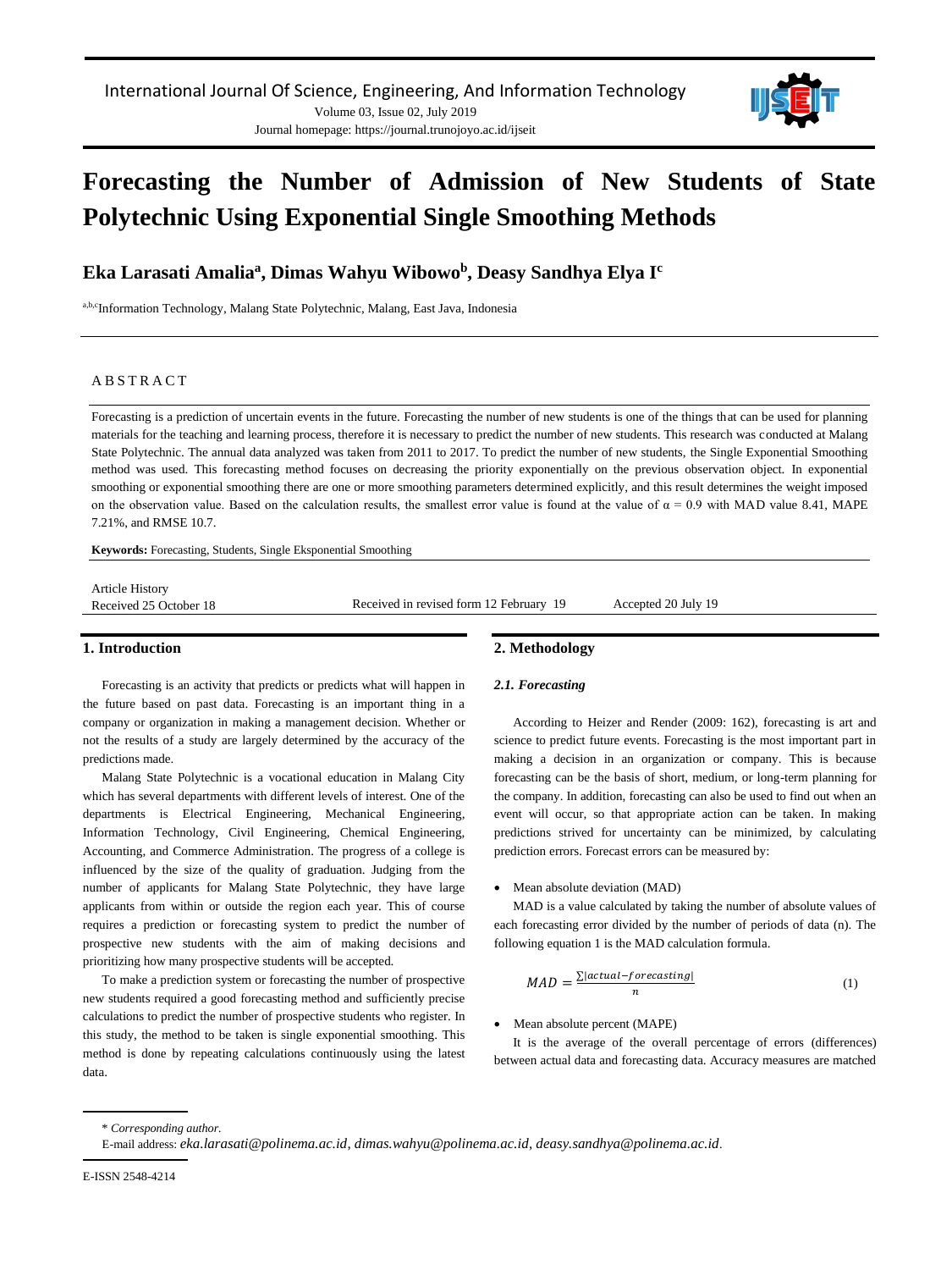|  |  |  |                                             | with time series data, and are shown in percentages. The following |  |
|--|--|--|---------------------------------------------|--------------------------------------------------------------------|--|
|  |  |  | equation 2 is the MAPE calculation formula. |                                                                    |  |

$$
MAPE = \frac{\sum (absolute\;deviation/value) * 100}{n}
$$
 (2)

# • Mean squared error (MSE)

Each error or remainder is squared. Then added up and added to the number of observations. This approach regulates large forecasting errors because they are squared. The following equation 3 is the MSE calculation formula.

$$
MSE = \frac{\sum (forecast\ error)^2}{n}
$$
 (3)

#### • Root mean squared error (RMSE)

It is rooted in the value of the MSE that has been searched before. V The smaller the value generated the better the forecasting results will be done. The following equation 4 is the RMSE calculation formula.

$$
RMSE = \sqrt{\frac{\Sigma (forceast\ error)^2}{n}}\tag{4}
$$

### *2.2. Single Exponential Smoothing*

The Exponential Smoothing Forecasting Method is widely used to predict the demand for goods (demand) which is very fast. This method is not influenced by trend and season. The formula is as follows:

| $St+1 = \alpha Xt + (1-\alpha) St$          | (5) |
|---------------------------------------------|-----|
| Where:                                      |     |
| $St + 1$ : Prediction for period to $t + 1$ |     |

- Xt : Real value of period to t
- St : Forecast for period t
- α : Weight which shows the smoothing constant

# **3. Result and Discussion**

Many decisions can be made depending on the number of students including the ratio of the number of lecturers and students, the building for the teaching and learning process and other facilities on campus. Malang State Polytechnic is one of the campuses where the number of students increases every year. For this reason, a research system was created to help predict the number of students accepted each year. In collecting data, it is based on student data received in the last 7 years starting in the 2011 school year until the school year 2017. The data used are data from 9 D3 study programs and 8 D4 study programs. The following table 1 is the data used.

#### **Table 1. Student Data**

| Level of<br><b>Study</b> | <b>Study Program</b> | 20<br>11 | <b>20</b> | 20<br>12 13 | 20 | 20<br>14 15      | 20<br>- 16 | 20<br>-17 |
|--------------------------|----------------------|----------|-----------|-------------|----|------------------|------------|-----------|
|                          |                      |          |           |             |    | $10 \t 12 \t 13$ |            | -12       |
| D <sub>3</sub>           | D-III T. Elektronika | 96 92    |           | 99.         | 5  |                  |            |           |

|                | D-III T. Listrik                           | 12<br>3              | 11<br>9              | 12<br>$\overline{c}$ | 12<br>6              | 15<br>$\overline{4}$ | 14<br>7                  | 15<br>4              |
|----------------|--------------------------------------------|----------------------|----------------------|----------------------|----------------------|----------------------|--------------------------|----------------------|
|                | D-III T.                                   |                      |                      |                      | 10                   | 10                   | 12                       | 13                   |
|                | Telekomunikasi                             | 93                   | 94                   | 96                   | 4                    | $\Omega$             | $\overline{c}$           | 0                    |
|                | D-III M. Informatika                       | 14<br>8              | 14<br>5              | 13<br>6              | 18<br>9              | 16<br>9              | 18<br>$\overline{c}$     | 18<br>$\overline{0}$ |
|                | D-III T. Mesin                             | 19<br>6              | 21<br>9              | 22<br>6              | 25<br>3              | 25<br>3              | 22<br>5                  | 23<br>$\overline{7}$ |
|                | D-III T. Sipil                             | 92                   | 12<br>$\overline{c}$ | 12<br>7              | 13<br>$\overline{0}$ | 18<br>$\overline{c}$ | 17<br>4                  | 16<br>4              |
|                | D-III T. Kimia                             | 10<br>1              | 12<br>9              | 13<br>5              | 16<br>1              | 16<br>3              | 15<br>$\overline{7}$     | 15<br>5              |
|                | D-III Akuntansi                            | 17<br>$\overline{0}$ | 21<br>$\overline{7}$ | 22<br>1              | 25<br>$\overline{4}$ | 19<br>$\overline{7}$ | 19<br>5                  | 19<br>3              |
|                | D-III Administrasi<br><b>Bisnis</b>        | 16<br>1              | 19<br>6              | 20<br>1              | 22<br>8              | 20<br>7              | 21<br>5                  | 20<br>9              |
| D3 Total       |                                            | 11<br>80             | 13<br>33             | 13<br>63             | 15<br>50             | 15<br>52             | 15<br>49                 | 15<br>50             |
|                |                                            |                      | 10                   |                      | 10                   | 10                   | 13                       | 13                   |
| D <sub>4</sub> | D-IV T. Elektronika                        | 46                   | 3                    | 87                   | 6                    | 9                    | $\mathbf{1}$             | $\overline{4}$       |
|                | D-IV Sistem<br>Kelistrikan                 | 51                   | 52                   | 75                   | 10<br>5              | 10<br>9              | 15<br>5                  | 15<br>$\mathbf{1}$   |
|                | D-IV Jaringan<br>Telekomunikasi<br>Digital | 59                   | 81<br>12             | 78<br>16             | 10<br>5<br>20        | 13<br>7<br>29        | 13<br>$\mathbf{1}$<br>25 | 13<br>6<br>25        |
|                | D-IV T. Informatika                        | 98                   | $\overline{7}$       | $\overline{4}$       | $\overline{c}$       | $\overline{4}$       | 6                        | 5                    |
|                | D-IV T. Otomotif<br>Elektronik             | 52                   | 50                   | 77                   | 74                   | 82                   | 82                       | 89                   |
|                | D-IV Manajemen<br>Rekayasa Konstruksi      | 10<br>$\overline{c}$ | 12<br>$\overline{0}$ | 11<br>7              | 13<br>7              | 17<br>5              | 19<br>$\boldsymbol{0}$   | 20<br>3              |
|                | D-IV Akuntansi<br>Manajemen                | 11<br>7              | 12<br>6              | 17<br>0              | 21<br>9              | 27<br>$\overline{4}$ | 25<br>0                  | 24<br>7              |
|                | D-IV Manajemen<br>Pemasaran                | 86                   | 10<br>9              | 14<br>5              | 20<br>$\mathbf{1}$   | 22<br>$\tau$         | 21<br>6                  | 21<br>$\overline{0}$ |
| D4 Total       |                                            | 61<br>1              | 76<br>8              | 91<br>3              | 11<br>97             | 14<br>07             | 14<br>11                 | 14<br>25             |
| Grand<br>Total |                                            | 17<br>91             | 21<br>01             | 22<br>76             | 26<br>10             | 29<br>59             | 29<br>60                 | 29<br>75             |

In doing forecasting using the single exponential smoothing method, the amount of alpha ( $\alpha$ ) applied is 0.2, 0.5, and 0.9. In order to predict  $\alpha$ which results in the smallest forecast error. The following is a calculation example for alpha constants

 $(\alpha = 0.2)$ . D-III T. Elektronika Year 2011 : not yet determined In 2012 : the number of prospective new students in 2011 was determined for 96 D3 Electronics study programs Year 2013 :  $F_{t+1} = a \cdot X_t + (1 - a) \cdot S_t$  $F_{t+1} = 0.2.92 + (1 - 0.2).96$  $F_{t+1} = 95.2 \approx 95$ Year 2014:  $F_{t+1} = a \cdot X_t + (1 - a) \cdot S_t$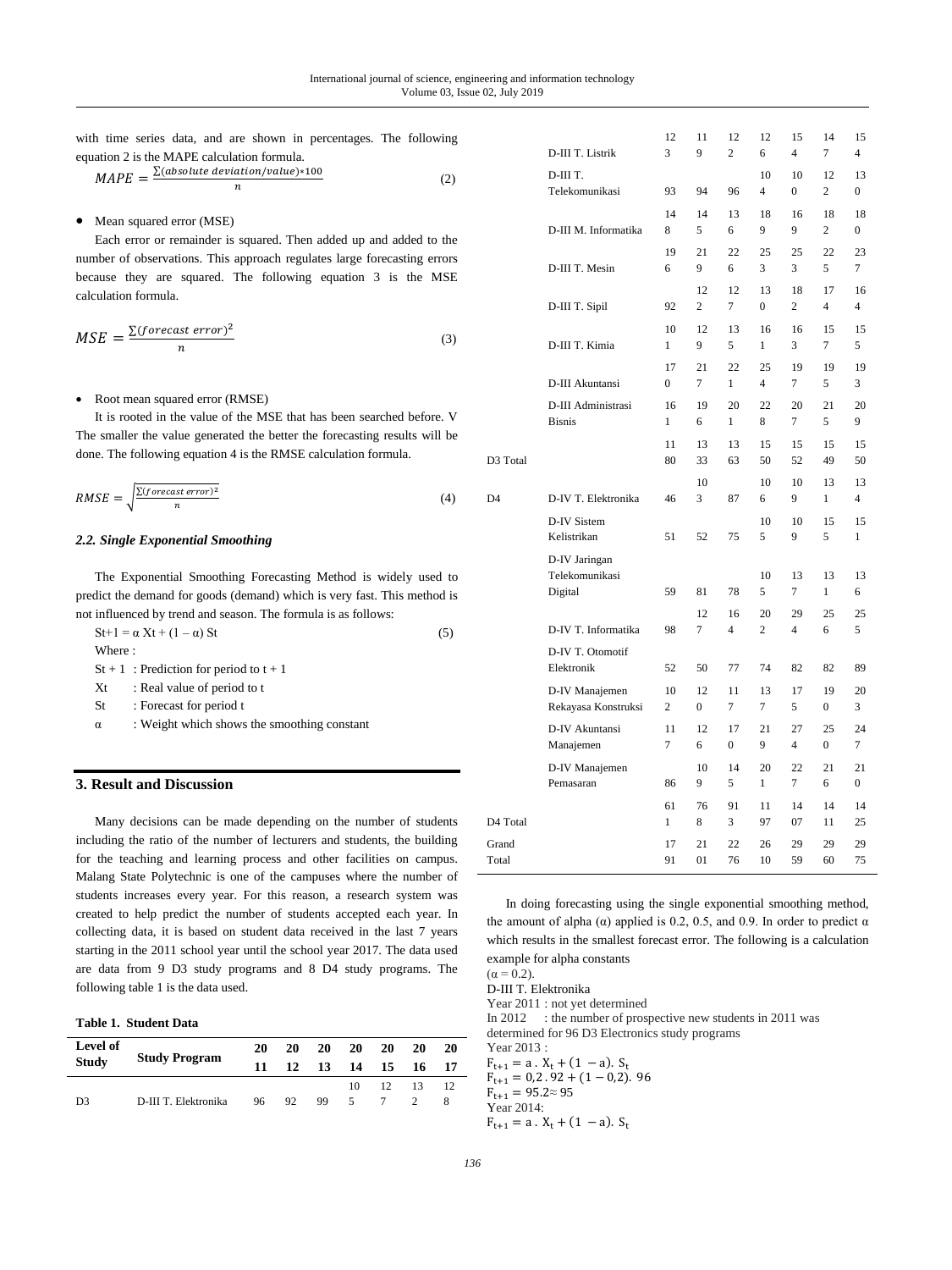$F_{t+1} = 0.2.99 + (1 - 0.2).95$  $F_{t+1} = 96$ 

### **Table 2. Forecasting alpha = 0.2, 0.5, and 0.9**

| Study<br>Program | Year | Actual<br>Data | Forecast<br><b>SES</b> | Forecast<br><b>SES</b> | <b>Forecast</b><br><b>SES</b> |
|------------------|------|----------------|------------------------|------------------------|-------------------------------|
|                  |      |                | $Alpha =$<br>0.2       | $Alpha=$<br>0.5        | $Alpha =$<br>0.9              |
| D <sub>3</sub>   | 2011 | 96             | N/A                    | N/A                    | N/A                           |
| Elektronika      | 2012 | 92             | 96                     | 96                     | 96                            |
|                  | 2013 | 99             | 95                     | 94                     | 92                            |
|                  | 2014 | 105            | 96                     | 97                     | 98                            |
|                  | 2015 | 127            | 98                     | 101                    | 104                           |
|                  | 2016 | 132            | 103                    | 114                    | 125                           |
|                  | 2017 | 128            | 109                    | 123                    | 131                           |

Calculates errors / errors using MAD.

Year 2013:  
\n
$$
MAD = \frac{\sum |99 - 95|}{1}
$$
\n= 4  
\nYear 2014:  
\n
$$
MAD = \frac{\sum |105 - 96|}{1}
$$
\n= 4

Calculates errors / errors using MAPE.

Year 2013:  $MAPE = \frac{\sum |4 - 92|}{1}$ 1  $= 4.35%$ Year 2014:  $MAPE = \frac{\sum |4 - 95|}{1}$ 1  $= 3.84%$ 

Calculates errors / errors using MSE. Year 2013:

 $MSE = \frac{(4.35)^2}{1}$ 1  $= 16$ Year 2014:  $MSE = \frac{(3.84)^2}{1}$ 1  $= 14.4$ 

 $RMSE = \sqrt{353.74}$  $RMSE = 18.8$ 

|  | Table 3. Forecast alpha $= 0.2$ and forecast error |  |  |  |  |
|--|----------------------------------------------------|--|--|--|--|
|--|----------------------------------------------------|--|--|--|--|

| Program<br>studi | Tahun | Data<br>Aktual | $Alpha =$<br>0.2 | <b>MAD</b> | <b>MAPE</b> | <b>MSE</b> |
|------------------|-------|----------------|------------------|------------|-------------|------------|
| D <sub>3</sub>   | 2011  | 96             | N/A              | N/A        | N/A         | N/A        |
| Elektronika      | 2012  | 92             | 96               | 4          | 4.35%       | 16,0       |
|                  | 2013  | 99             | 95               | 4          | 3.84%       | 14,4       |
|                  | 2014  | 105            | 96               | 9          | 8.61%       | 81,7       |
|                  | 2015  | 127            | 98               | 29         | 23,02%      | 854,5      |
|                  | 2016  | 132            | 103              | 28         | 21.50%      | 805,7      |
|                  | 2017  | 128            | 109              | 19         | 14.62%      | 350.0      |
| Total            |       |                |                  | 15,53      | 12.66%      | 353.74     |

**RMSE 18,8** From table 3 above, conclusions can be drawn on  $\alpha = 0.2$  obtained by the value of MAD 15,53, MAPE 12,66%, and RMSE 18,8.

## **Table 4. Forecast alpha = 0.5 and forecast error**

| Program<br>studi | <b>Tahun</b> | Data<br><b>Aktual</b> | $Alpha=$<br>0.2 | <b>MAD</b> | <b>MAPE</b> | <b>MSE</b> |
|------------------|--------------|-----------------------|-----------------|------------|-------------|------------|
| D <sub>3</sub>   | 2011         | 96                    | N/A             | N/A        | N/A         | N/A        |
| Elektronika      | 2012         | 92                    | 96              | 4          | 4.35%       | 16,0       |
|                  | 2013         | 99                    | 94              | 5          | 5.05%       | 25,0       |
|                  | 2014         | 105                   | 97              | 9          | 8.10%       | 72,3       |
|                  | 2015         | 127                   | 101             | 26         | 20.67%      | 689.1      |
|                  | 2016         | 132                   | 114             | 18         | 13,73%      | 328,5      |
|                  | 2017         | 128                   | 123             | 5          | 3.96%       | 25,6       |
| <b>Total</b>     |              |                       |                 | 11,16      | 9,31%       | 192,74     |
| <b>RMSE</b>      |              |                       |                 |            |             | 13.9       |

From table 4 above, conclusions can be drawn on  $\alpha = 0.5$  obtained by the value of MAD 11,16, MAPE 9,31%, and RMSE 13,9.

#### **Table 5. Forecast alpha = 0.9 and forecast error**

| Program<br>studi | Tahun | Data<br>Aktual | $Alpha =$<br>0.2 | <b>MAD</b>     | <b>MAPE</b> | <b>MSE</b> |
|------------------|-------|----------------|------------------|----------------|-------------|------------|
| D <sub>3</sub>   | 2011  | 96             | N/A              | N/A            | N/A         | N/A        |
| Elektronika      | 2012  | 92             | 96               | 4              | 4,35%       | 16,0       |
|                  | 2013  | 98             | 92               | $\overline{7}$ | 6.67%       | 43,6       |
|                  | 2014  | 105            | 98               | 7              | 6.34%       | 44.4       |
|                  | 2015  | 127            | 104              | 23             | 17.85%      | 513,7      |
|                  | 2016  | 132            | 125              | $\overline{7}$ | 5,51%       | 52,8       |
|                  | 2017  | 128            | 131              | 3              | 2.56%       | 10,7       |
| <b>Total</b>     |       |                |                  | 8.41           | 7.21%       | 113,53     |
| <b>RMSE</b>      |       |                |                  |                |             | 10,7       |

From table 5 above, it can be concluded that at  $\alpha = 0.9$ , the MAD value is 8.41, MAPE is 7.21%, and RMSE is 10.7. In general, the lower the value of MAD, MAPE, and RMSE means the better and more accurate. From



tables 3, 4 and 5 above it can be seen that the smallest error value is found in the value of  $\alpha = 0.9$ .